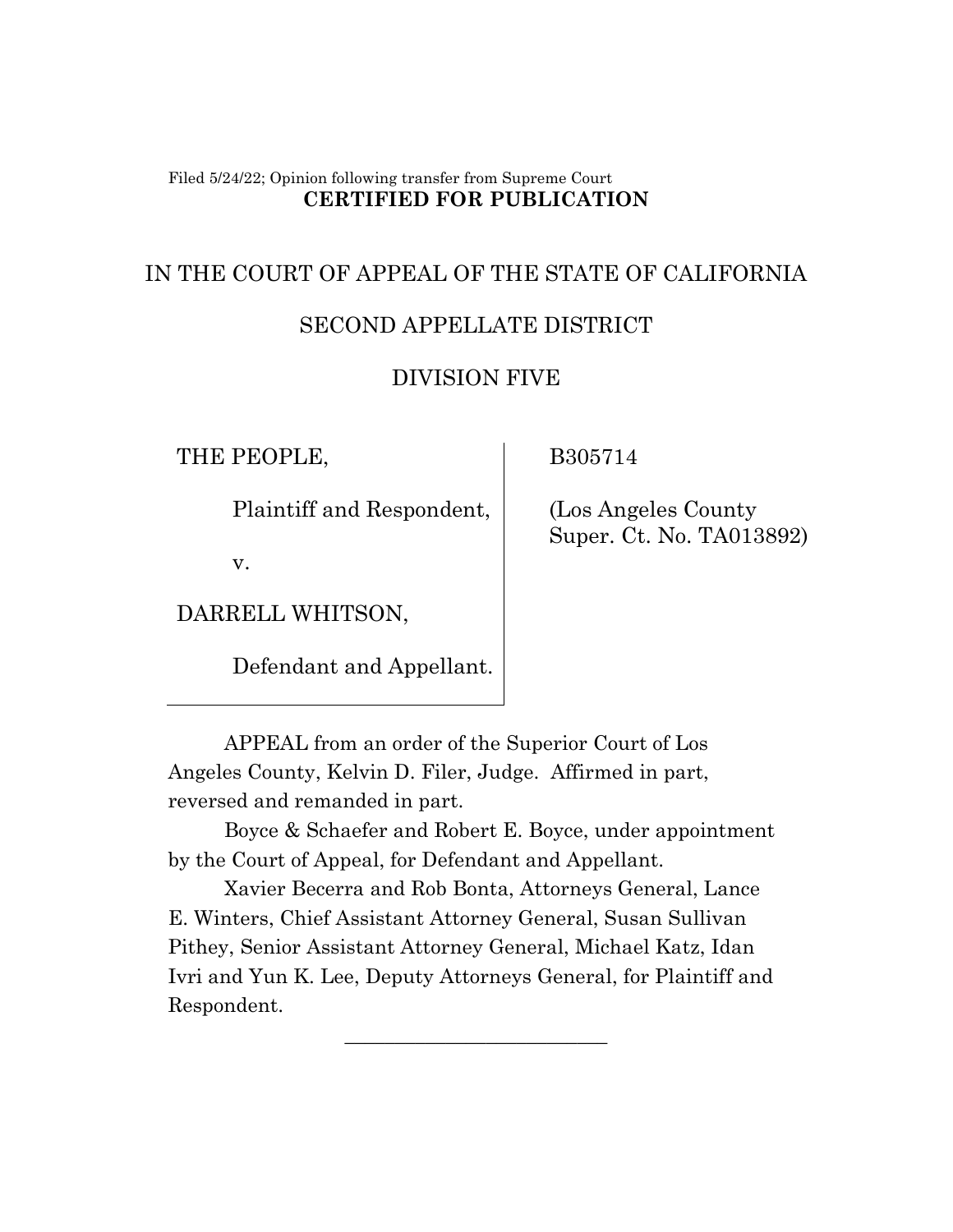In the early 1990's, defendant and appellant Darrell Whitson was convicted of first degree murder, three counts of willful, premeditated, and deliberate attempted murder, and conspiracy to murder, in a drive-by shooting case. Whitson petitioned for resentencing as to all five counts pursuant to Senate Bill No. 1437 (Senate Bill 1437) and Penal Code section  $1170.95$ <sup>1</sup> which provided for vacatur of a murder conviction obtained under the natural and probable consequences doctrine or the felony murder theory of liability, if the defendant was not the actual killer, did not intend to kill, and was not a major participant in an underlying felony who acted with reckless disregard for human life. (*People v. Martinez* (2019) 31 Cal.App.5th 719, 723.) He appealed the trial court's postjudgment order denying that petition.

On appeal, we affirmed with respect to the conspiracy to murder and attempted murder convictions, but reversed and remanded with respect to the murder conviction.

The Supreme Court granted Whitson's petition for review. (S268189, May 26, 2021.) On January 10, 2022, the Supreme Court transferred the matter back to this court with directions to vacate our decision and reconsider the case in light of Senate Bill No. 775. (Stats. 2021, ch. 551, § 2) (Senate Bill 775).

We vacated our March 4, 2021 opinion, and now issue this revised opinion addressing all of Whitson's arguments, including his new arguments that Senate Bill 775 extends section 1170.95 relief to persons convicted of attempted murder and conspiracy to murder.

<sup>1</sup> All further statutory references are to the Penal Code unless otherwise indicated.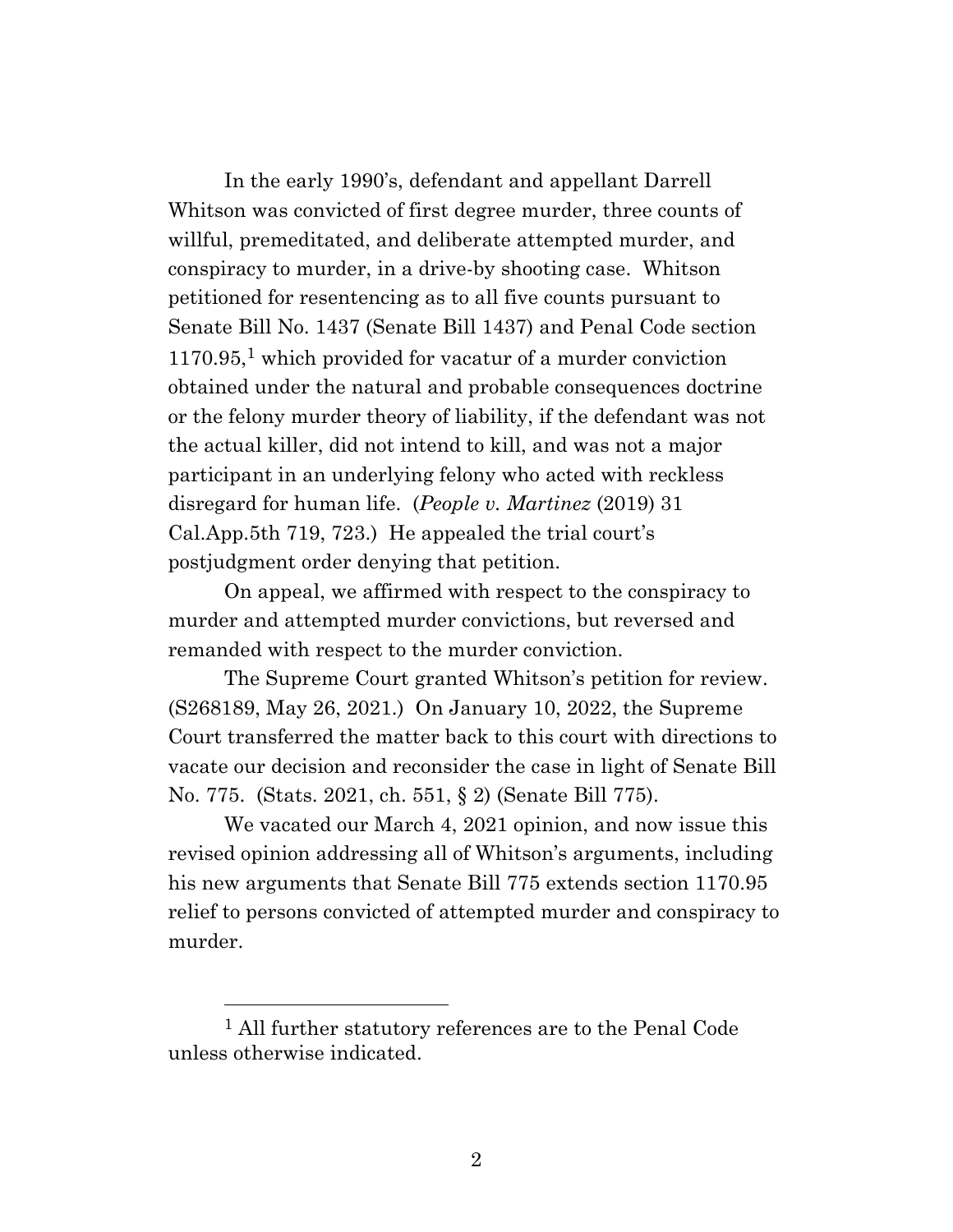### **FACTS AND PROCEDURAL HISTORY**<sup>2</sup>

### *The Crimes*

On July 7, 1991, Whitson was driving a blue Jeep. Fifteenyear-old Vernon Cox, who testified for the prosecution at trial under a grant of immunity, was in the passenger seat. Whitson met codefendant Shon Ramone Yokely.3 The two were members of a Crips gang, a rival to the Bloods gang to which one of the victims, Albert Jones, belonged. (*Yokely*, *supra*, B074241 [nonpub. opn.].) Whitson told Yokely he was going to drive around looking for Bloods and invited him to come along. Yokely agreed, but first ran into a nearby residence. When he returned there was something in his waistband. (*Ibid*.) Whitson drove into Bloods territory, and slowed in front of a residence where Albert, his brother Paul, his sister Katie, and Katie's daughter Mitchshale were standing. (*Ibid.*) Yokely, who was sitting in the back seat on the driver's side, opened fire on the family. He shot Albert in the shoulder and ear, Katie in the leg, Paul in the leg, and 14-month-old Mitchshale in the head, killing her. The Jeep sped away. (*Ibid*.)

<sup>2</sup> Whitson and Yokely were tried together, and their cases were part of the same appeal. We take judicial notice of this court's prior unpublished opinion in *People v. Yokely et al.* (Jan. 17, 1995, B074241 (*Yokely*)), from which the facts are drawn. The opinion spells codefendant's name "Yokely" in the caption but "Yokley" in the body of the opinion.

<sup>3</sup> Cox was intoxicated and had been vomiting just before the shooting.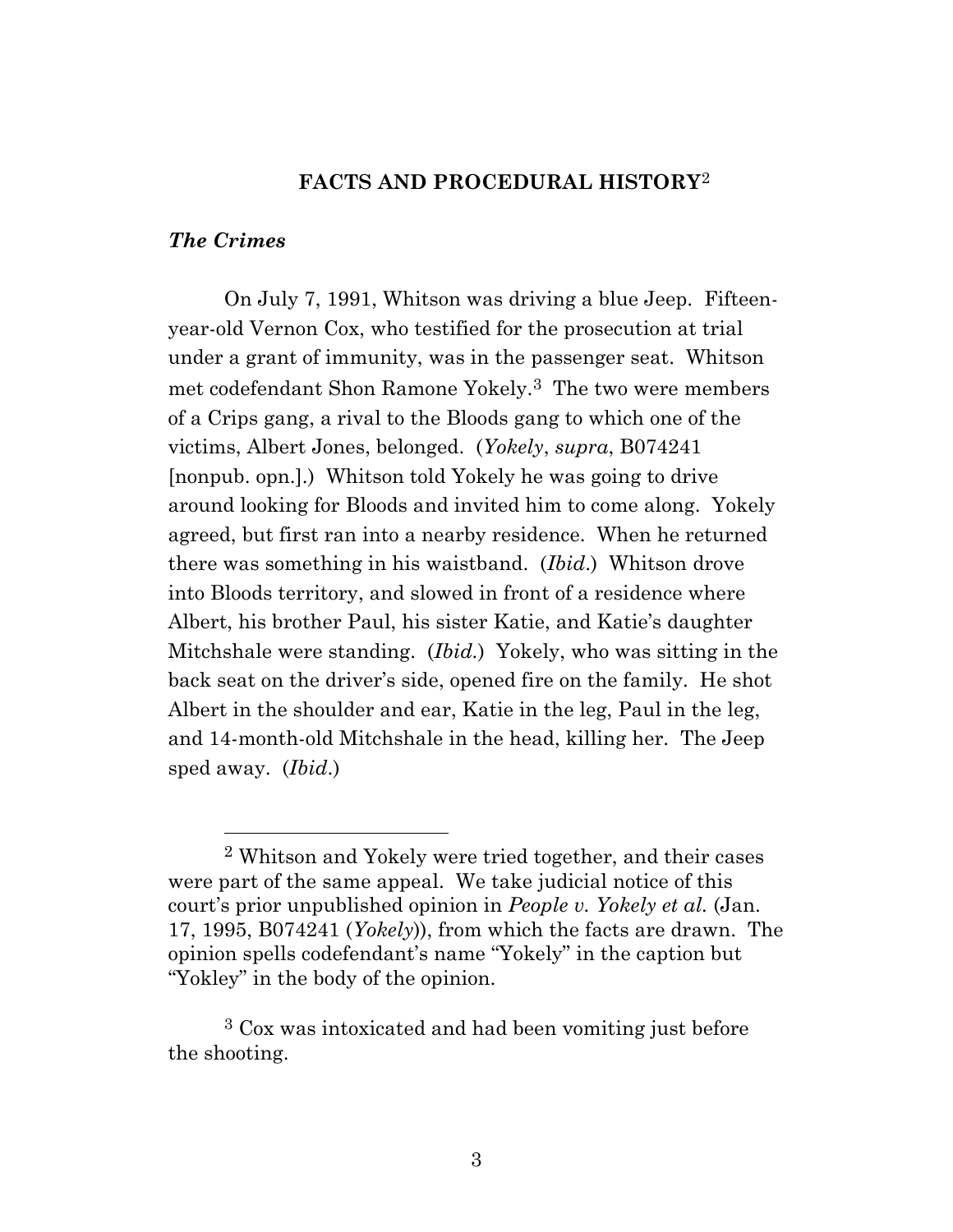"Whitson was confirmed as the driver of the Jeep on that day by several other witnesses. He was also linked to the car by the presence of a .25-caliber bullet, which could have been fired from the .25-caliber automatic he possessed on the date of his arrest. Whitson also admitted to being the driver, although he attempted to exculpate himself from the shootings." (*Yokely*, *supra*, B074241 [nonpub. opn.].)

### *The Trial*

As relevant here, the jury was instructed regarding direct liability as an aider and abettor (CALJIC No. 3.01), aider and abettor liability for murder as natural and probable consequence of assault with a firearm (CALJIC No. 3.02), attempted premeditated murder (CALJIC No. 8.67), conspiracy to murder and overt acts, as well as liability for the natural and probable consequences of acts in furtherance of conspiracy to murder (CALJIC Nos. 6.10 & 6.11), premeditation and deliberation (CALJIC No. 8.20), and transferred intent (CALJIC No. 8.65).

The jury found Whitson guilty of first degree murder (§ 187, subd. (a) [count 1]), three counts of willful, premeditated, and deliberate attempted murder (§§ 664/187 [counts 2–4]), and conspiracy to commit murder (§ 182, subd. (1) [count 5]). It further found that a principal used a firearm in commission of the crimes in counts 1 through 4, pursuant to section 12022, subdivision (a)(1). Whitson was sentenced to 25 years to life in count 1, and three consecutive life sentences with the possibility of parole in counts 2, 3, and 4. The sentence in count 5 was stayed pursuant to section 654.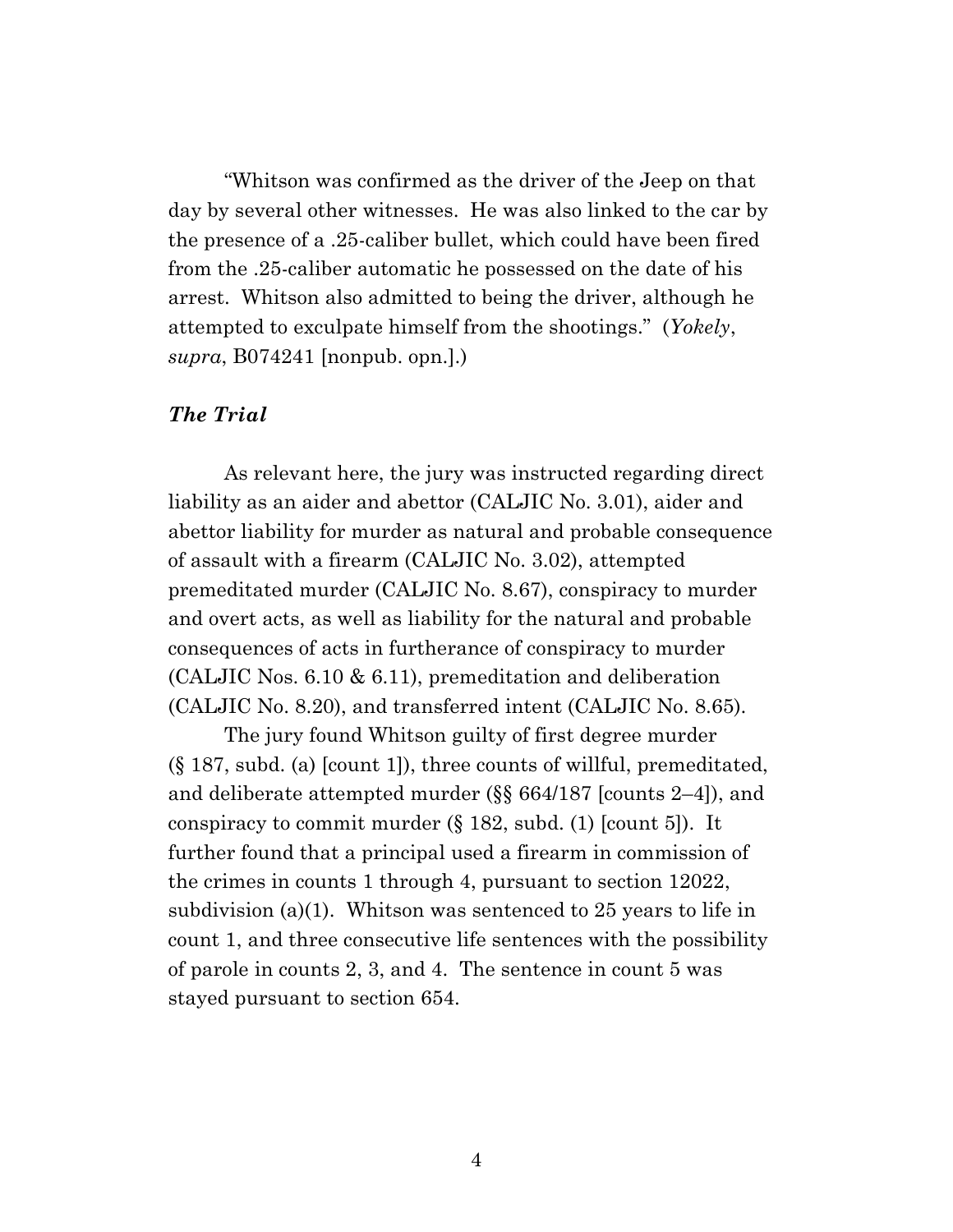#### *Direct Appeal*

On appeal before another panel of this court, Whitson argued that there was insufficient evidence to support the finding that he was either a co-conspirator or an aider and abettor of the shooting (*Yokely*, *supra*, B074241 [nonpub. opn.]), that certain weapon evidence was erroneously admitted, and that the trial court erred in imposing firearm enhancements under sections 12022.5 and 12022.55 (*ibid*.). With respect to Whitson's contention that the evidence was insufficient to support his convictions, the appellate court concluded "[t]he evidence in this case was not only substantial; it was overwhelming." (*Ibid.*) The court reduced Whitson's presentence credit, but otherwise affirmed the judgment. (*Ibid*.)

## *Petition for Resentencing*

On March 26, 2019, Whitson filed a petition for resentencing under section 1170.95. He utilized a standardized form, and indicated that he was not the killer, did not act with intent to kill, and was not a major participant in the underlying felony who acted with reckless indifference to human life. He did not check the box indicating that he was convicted of second degree murder under the natural and probable consequences doctrine. Whitson requested that counsel be appointed to him.

The People filed a response on September 20, 2019, contending that Senate Bill 1437 was unconstitutional, but that, even if the court were to find the legislation constitutional, Whitson was ineligible for relief because: (1) in finding Whitson guilty of conspiracy to commit murder the jury necessarily found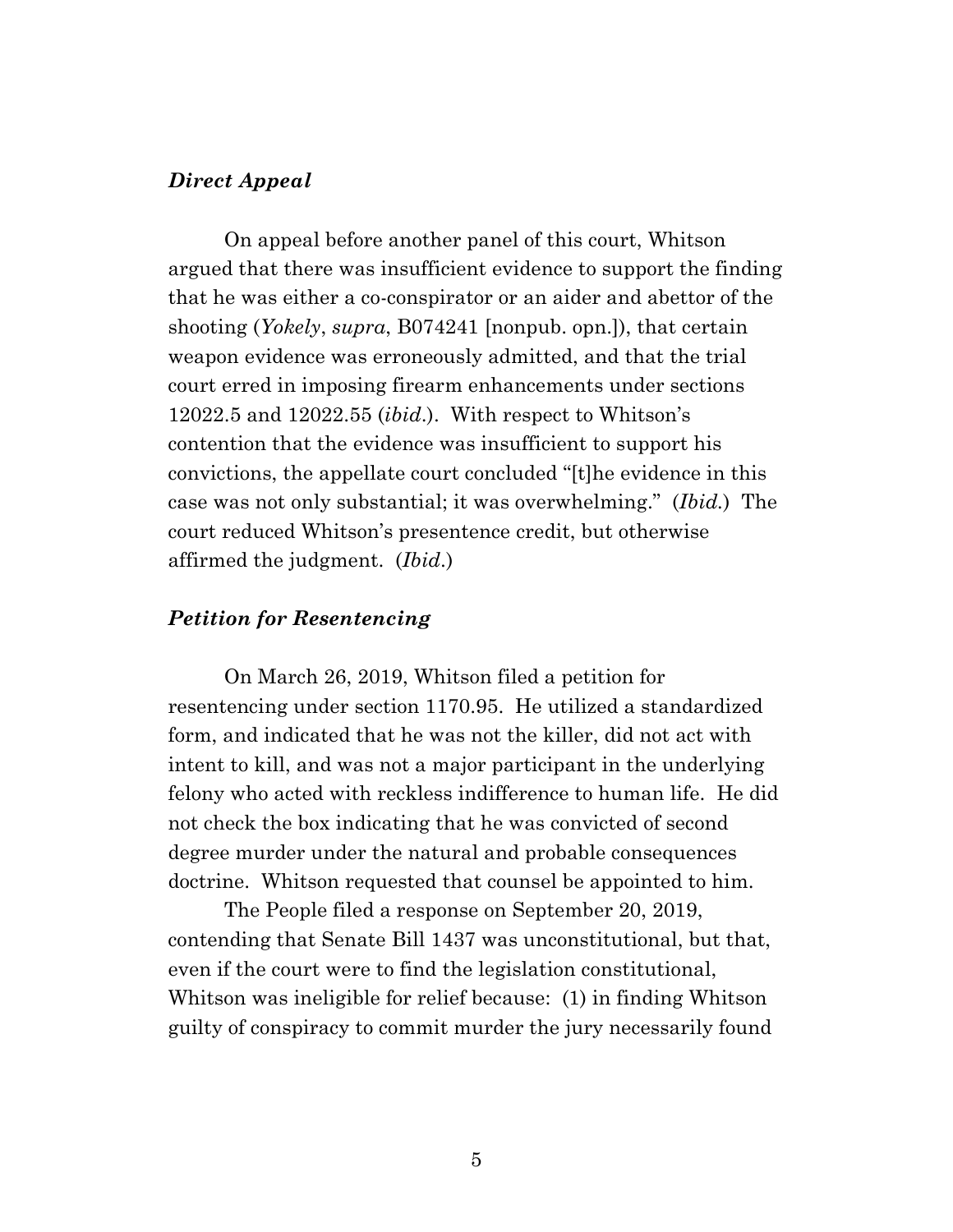that he harbored an intent to kill; (2) in finding Whitson guilty of the three attempted murders the jury necessarily found that he harbored an intent to kill; and (3) the jury's findings that Whitson intended to kill the three attempted murder victims transferred to the murder victim.

Whitson's appointed counsel filed a reply pursuant to section 1170.95 on February 20, 2020, arguing for vacatur of his convictions for murder, attempted murder, and conspiracy to murder. The reply argued that: (1) the People's constitutional arguments were "highly disfavored" and without merit, (2) the People failed to present facts to rebut the presumption that Whitson was eligible for relief, (3) Senate Bill 1437 eliminated aider and abettor liability for murder under the natural and probable consequences doctrine, and (4) attempted murder requires independent proof of an aider and abettor's specific intent to kill, which the jury did not find in this case.

On March 4, 2020, the trial court denied the petition after reviewing the pleadings, a "dummy file" created by the clerk's office in chambers, and "numerous writs and motions . . . unrelated to the issues" that codefendant Yokely had filed. The court did not issue an order to show cause or hold a hearing.

The court ruled that Whitson failed to establish a prima facie basis for relief, and denied the petition as a matter of law, stating:

"The case reflected a classic drive-by shooting that was a particularly vogue activity for gangs at that time. Petitioner was a very active gang member with the 118th Street East Coast Crips. The Crips were a bitter rival of the Blood Gangs. Petitioner was the driver of the vehicle and stopped his car to tell Yokely, the shooter, that they were on their way to roll around to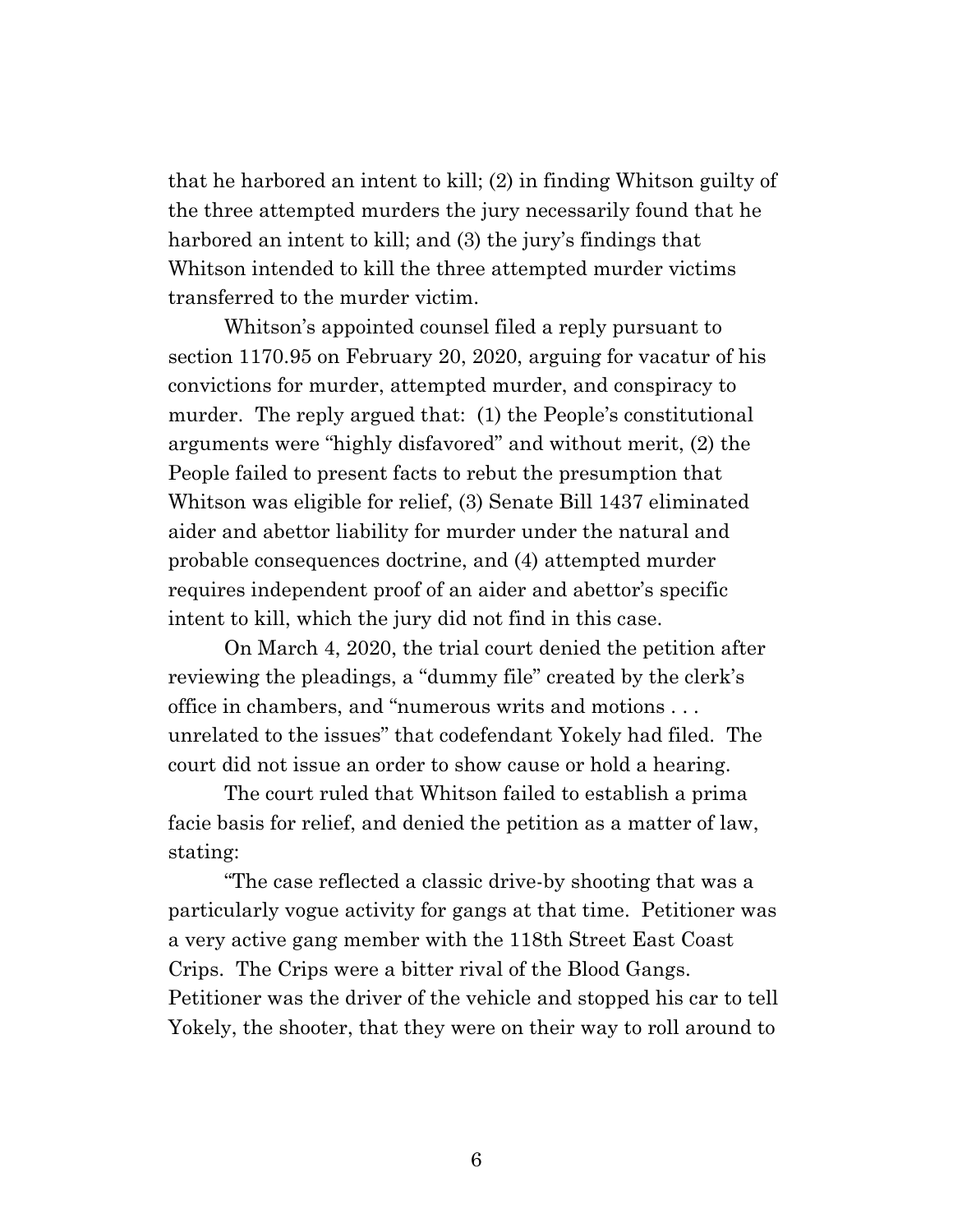see some Bloods. Yokely said he wanted to come along. Yokely went to a house. Petitioner waited for Yokely. And when he returned to the car, he, Yokely, was holding something in his waistband. The clear and reasonable inference from these circumstances is that Yokely was carrying a gun, and they were going to drive around hunting for Blood gang members to shoot. This was more than mere involvement in the shooting.

"Petitioner was literally the driver of this expedition. Petitioner came up with the idea. His driving pattern was very deliberate. He went to the rival gang's territory and slowed down the vehicle so Yokely could shoot. Then he drove off to flee the scene of the shooting.

"Furthermore respondent's point is well taken that we should respect the fact-finding of the jury. Petitioner was also convicted of three counts of attempted murder, again reflecting their finding that he had the specific intent to kill.

"In short, petitioner was clearly a major participant in the killing and acted with reckless indifference to human life."

### *Appeal from the Trial Court's Order Denying Resentencing*

On appeal from the trial court's order denying resentencing, Whitson contended that because the jury was instructed on a natural and probable consequences theory of liability in all five counts, and could have found him guilty on that theory, the trial court erred in finding Whitson was prima facie ineligible for relief as matter of law.

At the time of Whitson's appeal, the courts did not interpret section 1170.95 to apply to attempted murder or conspiracy to murder convictions. We therefore affirmed the trial court's order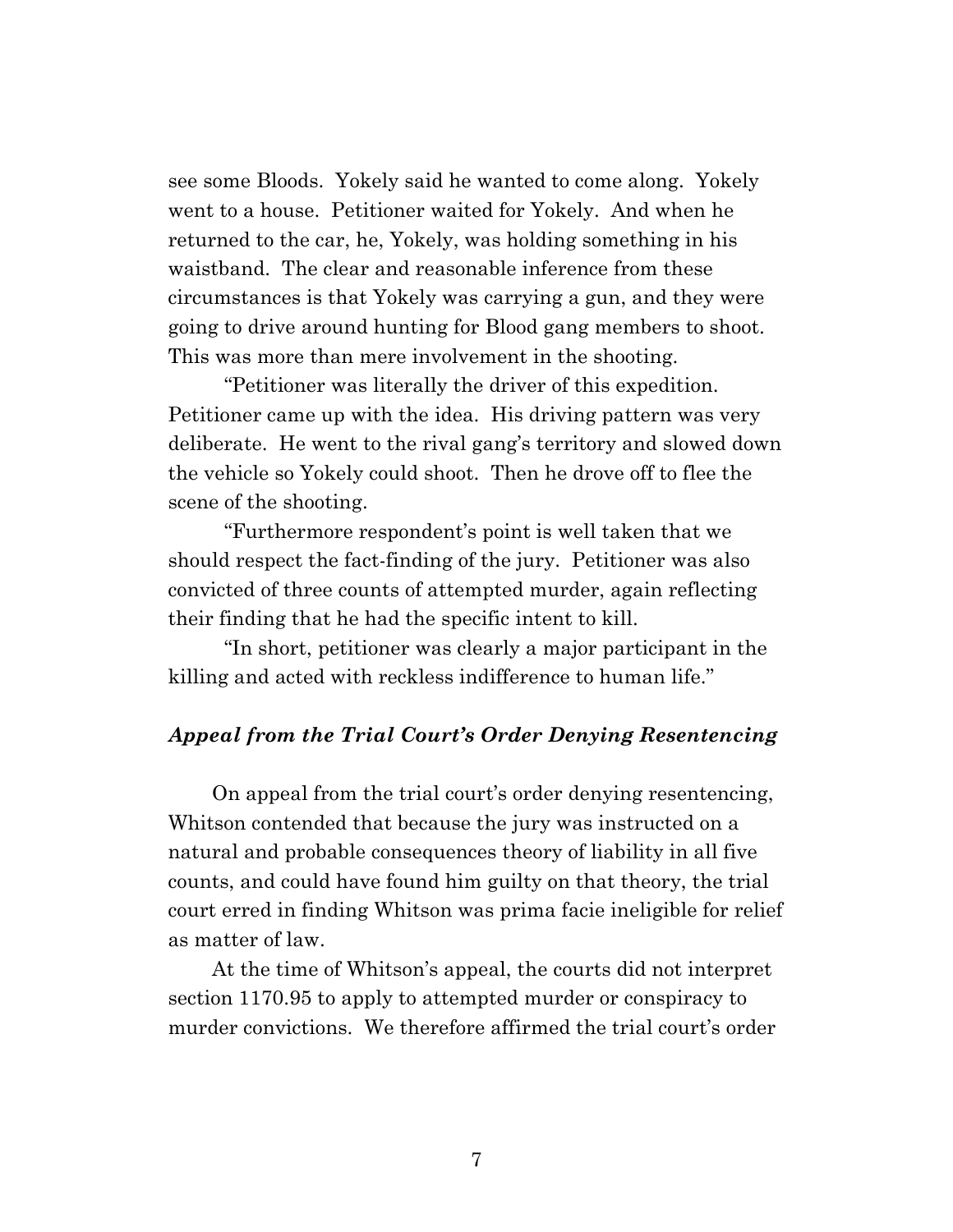denying the petition with respect to the convictions for attempted murder (counts 2, 3, and 4), and for conspiracy to murder (count 5). We reversed and remanded with respect to the murder conviction in count 1, for the reasons we discuss *post*.

The Supreme Court granted Whitson's petition for review but deferred briefing pending consideration and disposition of *People v. Lopez*, S258175, Nov. 13, 2019, or further order of the court.

On January 10, 2022, the Supreme Court transferred the matter back to this court with directions to vacate our decision and reconsider the case in light of Senate Bill No. 775. We vacated our opinion as ordered.

#### **DISCUSSION**

In his supplemental briefing, Whitson contends that the trial court erred by summarily denying his petition because the record establishes that the jury was instructed on the natural and probable consequences theory of liability for murder and attempted murder. He further contends that his conviction for conspiracy to commit murder is an "other theory under which malice is imputed," such that he is eligible for vacatur and resentencing of the conspiracy conviction as well. Whitson asserts that the trial court was required to issue an order to show cause, conduct a hearing, and allow the parties to present evidence under section 1170.95, subdivision  $(c)$ .<sup>4</sup>

<sup>4</sup> Whitson also argues that the trial court erred by engaging in fact-finding and relying on *Yokely's* filings. We need not address these arguments, however, given that we remand for further proceedings regarding the convictions for murder and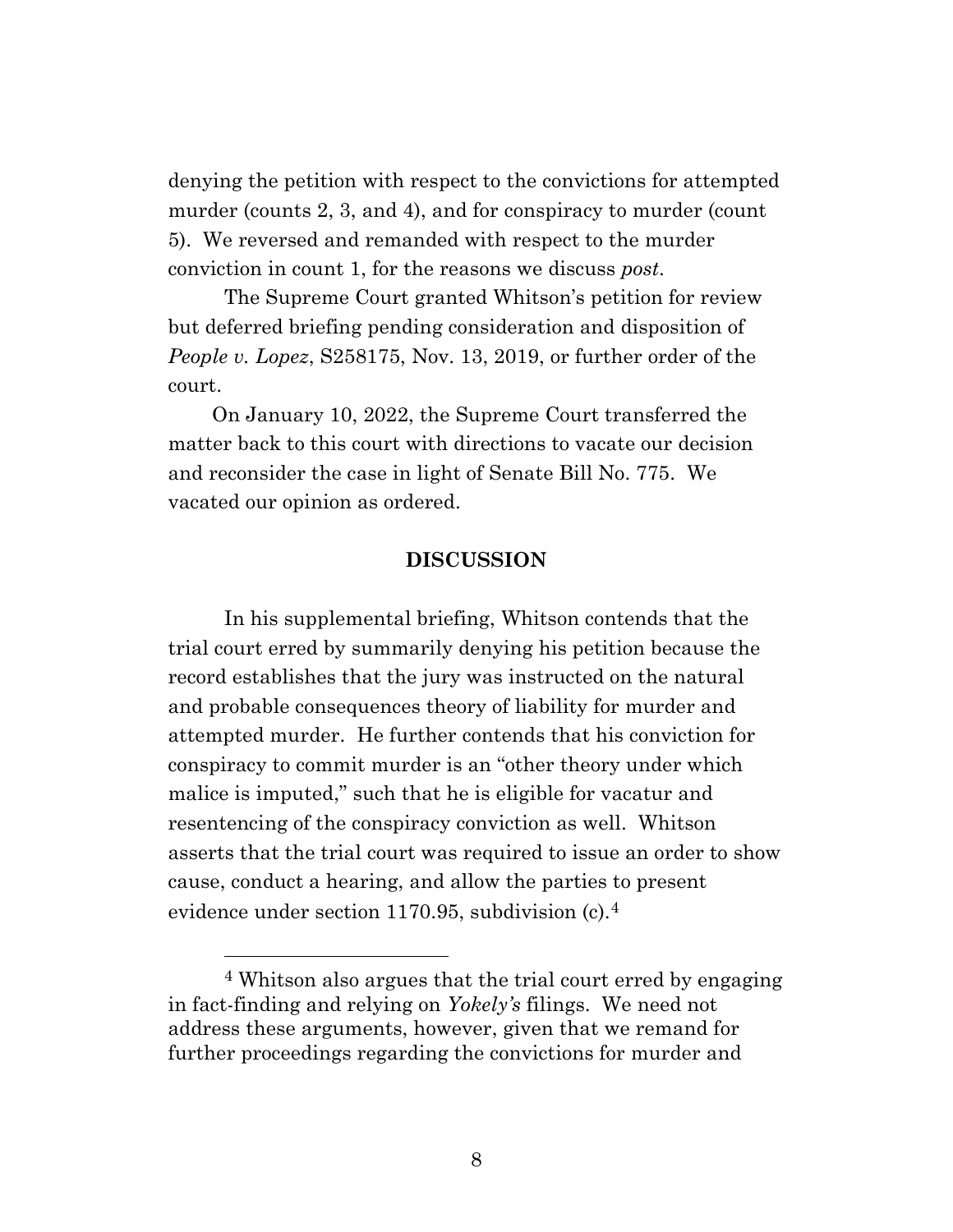The People oppose reversal of the trial court's order with respect to the murder and conspiracy to murder convictions, but concede that reversal is appropriate with respect to the attempted murder convictions.

We reverse and remand for the trial court to conduct further proceedings with respect to the murder and attempted murder convictions, but affirm the trial court's denial of Whitson's section 1170.95 petition with respect to the conspiracy to murder conviction.

## *Legal Principles*

Through section 1170.95, Senate Bill 1437 created a petitioning process by which a defendant convicted of murder under a felony murder or natural and probable consequences theory of liability could petition to have his or her conviction vacated and be resentenced. (§ 1170.95, subd. (a).)

As relevant here, Senate Bill 775 amended section 1170.95 to clarify that "persons who were convicted of attempted murder . . . under . . . the natural and probable consequences doctrine are permitted the same relief as those persons convicted of murder under the same theor[y]." (Stats. 2021, ch. 551, § 1, subd. (a).) The parties assume, without discussion, that the amendments to section 775 with respect to attempted murder apply to Whitson. We agree that the legislation applies with respect to attempted murder as a clarification of law.5 (*Western* 

attempted murder, and we affirm the denial of relief on the conspiracy conviction as a matter of law.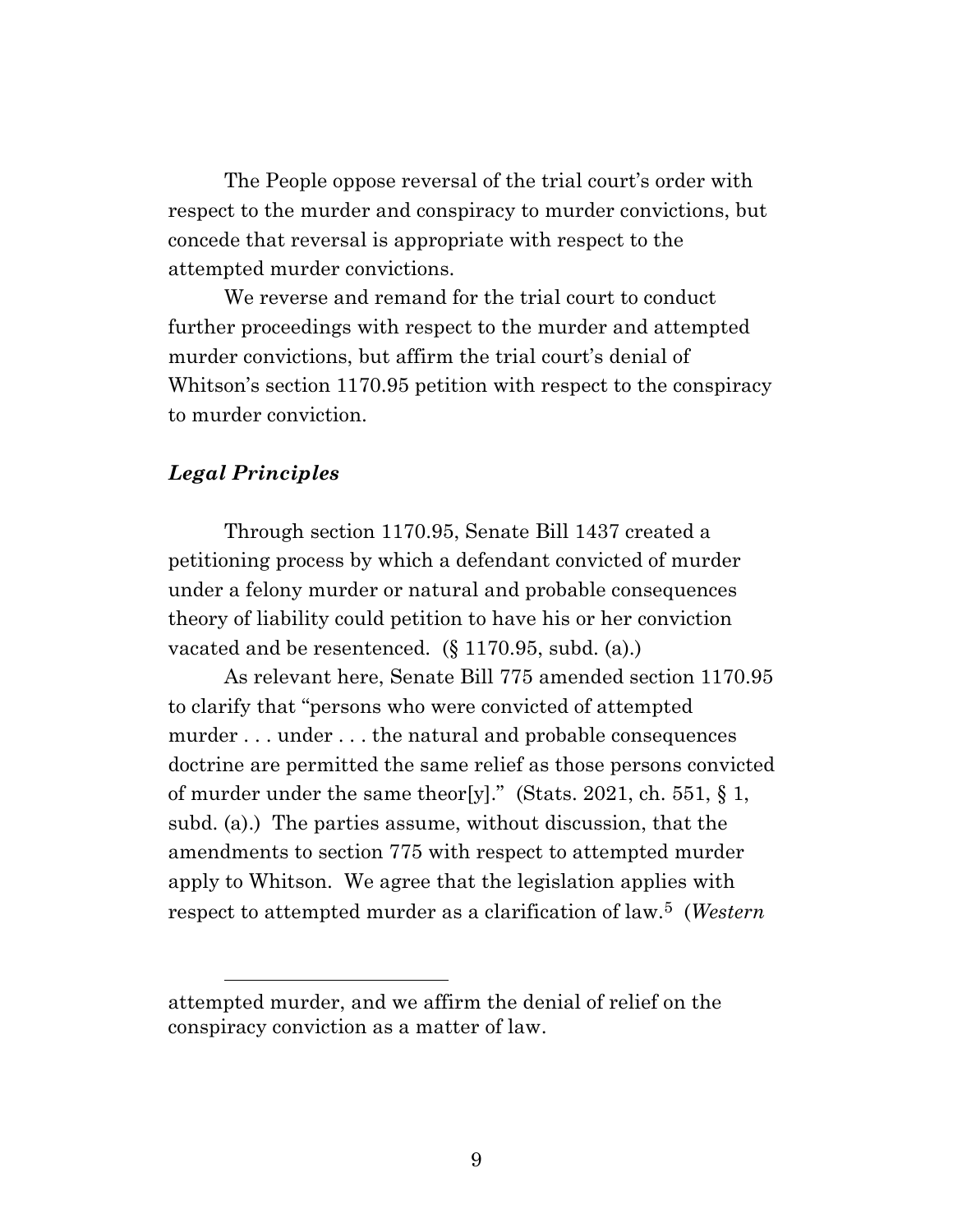*Security Bank v. Superior Court* (1997) 15 Cal.4th 232, 243; *People v. Lee* (2018) 24 Cal.App.5th 50, 57).

Pursuant to section 1170.95, a petitioner must submit a declaration stating that he meets the requirements of the statute as set forth in subdivision (a), including that "(1) [a] complaint, information, or indictment was filed against the petitioner that allowed the prosecution to proceed under a theory of felony murder, murder under the natural and probable consequences doctrine or other theory under which malice is imputed to a person based solely on that person's participation in a crime, or attempted murder under the natural and probable consequences doctrine[,] (2) [t]he petitioner was convicted of murder, attempted murder, or manslaughter following a trial or accepted a plea offer in lieu of a trial at which the petitioner could have been convicted of murder or attempted murder[, and] (3) [t]he petitioner could not presently be convicted of murder or attempted murder because of changes to Section 188 or 189 made effective January 1, 2019." (§ 1170.95, subd. (a).)

If the petition is facially sufficient and the petitioner has requested that counsel be appointed, the trial court appoints counsel. (§ 1170.95, subd. (b)(3).) "Within 60 days after service of a petition that meets the requirements set forth in subdivision (b), the prosecutor shall file and serve a response. The petitioner may file and serve a reply within 30 days after the prosecutor's response is served. . . . After the parties have had an opportunity to submit briefings, the court shall hold a hearing to determine whether the petitioner has made a prima facie case for relief. If the petitioner makes a prima facie showing that the petitioner is

<sup>5</sup> The amendments make no other changes that affect our resolution of the issues.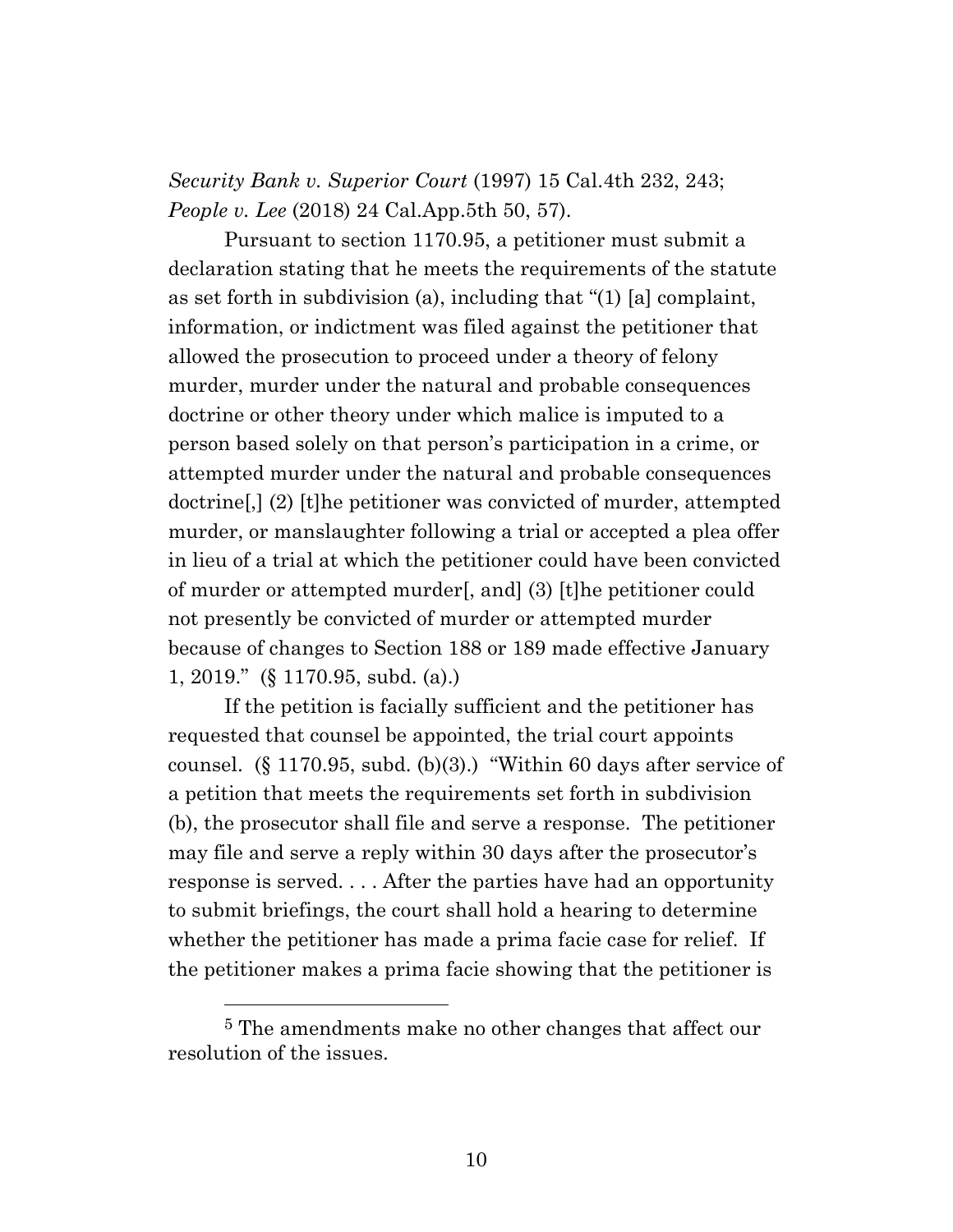entitled to relief, the court shall issue an order to show cause. If the court declines to make an order to show cause, it shall provide a statement fully setting forth its reasons for doing so." (§ 1170.95, subd. (c).)

### *Murder Conviction*

With respect to Whitson's murder conviction, the People argue that the petition fails as a matter of law because the jury found him guilty of conspiracy to murder, which required that it first find that Whitson intended to kill. Whitson could therefore still be convicted of murder after the amendments to sections 188 and 189, and is ineligible for relief. 6

 $6$  In the respondent's brief, the People argued that the three attempted murder convictions required the jury to find that Whitson harbored the specific intent to kill Albert, Paul, and Katie, because the instruction regarding liability for a crime as a natural and probable consequence of assault with a firearm was expressly limited to the murder count. The People reasoned that, because the jury was properly instructed regarding transferred intent under CALJIC No. 8.65 that "[w]hen one attempts to kill a certain person, but by mistake or inadvertence kills a different person, the crime, if any, so committed is the same as though the person originally intended to be killed, had been killed," the jury would have, by necessity, found that the intent to kill the three other victims had been transferred to Mitchshale, and Whitson could still be found guilty under the amendments to sections 188 and 189. The People abandoned this argument in supplemental briefing by conceding that the jury was not instructed that Whitson was required to possess the intent to kill to be guilty of attempted premeditated murder.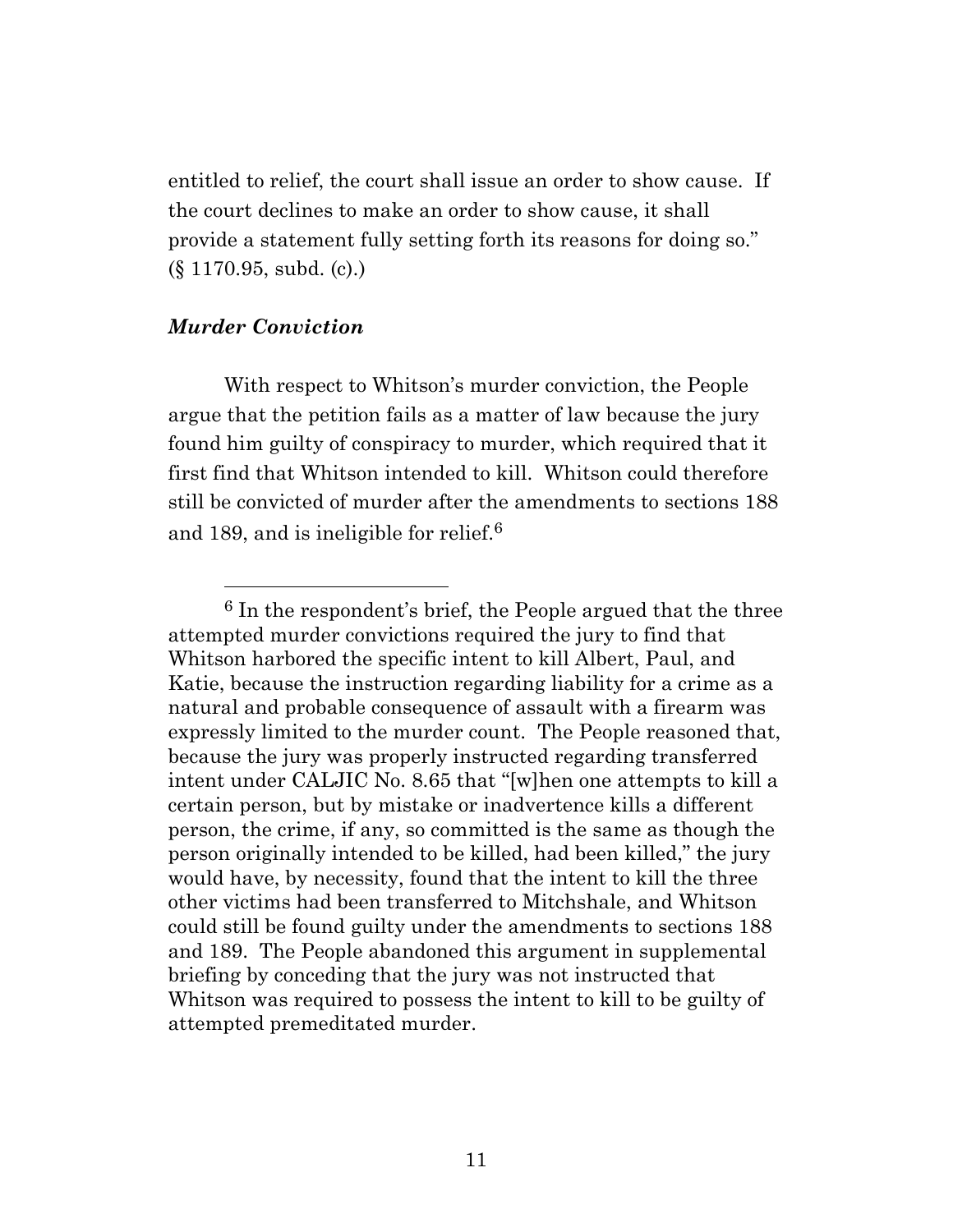"[C]onspiracy is a specific intent crime requiring an intent to agree or conspire, and a further intent to commit the target crime, here murder, the object of the conspiracy." (*People v. Swain* (1996) 12 Cal.4th 593, 602.) In this case however, the jury was not instructed that, in addition to finding Whitson intended to agree to conspire to commit murder, it must also find he intended to commit murder.<sup>7</sup>

<sup>7</sup> As relevant here, a modified version of CALJIC No. 6.10 was given that deleted a phrase from the form instruction that states, "and with the further specific intent to commit that crime." (CALJIC No. 6.10.) The instruction given by the trial court is set forth below, with our insertion of the marker "*[\*\*\*]*" to show where the phrase deleted by the trial court would typically be included in the form instruction:

"A conspiracy is an agreement entered into between two or more persons with the specific intent to agree to commit the public offense of murder *[\*\*\*]* followed by an overt act committed in this state by one [or more] of the parties for the purpose of accomplishing the object of the agreement. Conspiracy is a crime.

"In order to find a defendant guilty of conspiracy, in addition to proof of the unlawful agreement and specific intent, there must be proof of the commission of at least one of the overt acts alleged in the [information]. It is not necessary to the guilt of any particular defendant that defendant personally committed the overt act, if [he] was one of the conspirators when such an act was committed.

"The term 'overt act' means any step taken or act committed by one [or more] of the conspirators which goes beyond mere planning or agreement to commit a public offense and which step or act is done in furtherance of the accomplishment of the object of the conspiracy.

"To be an 'overt act', the step taken or act committed need not, in and of itself, constitute the crime or even an attempt to commit the crime which is the ultimate object of the conspiracy.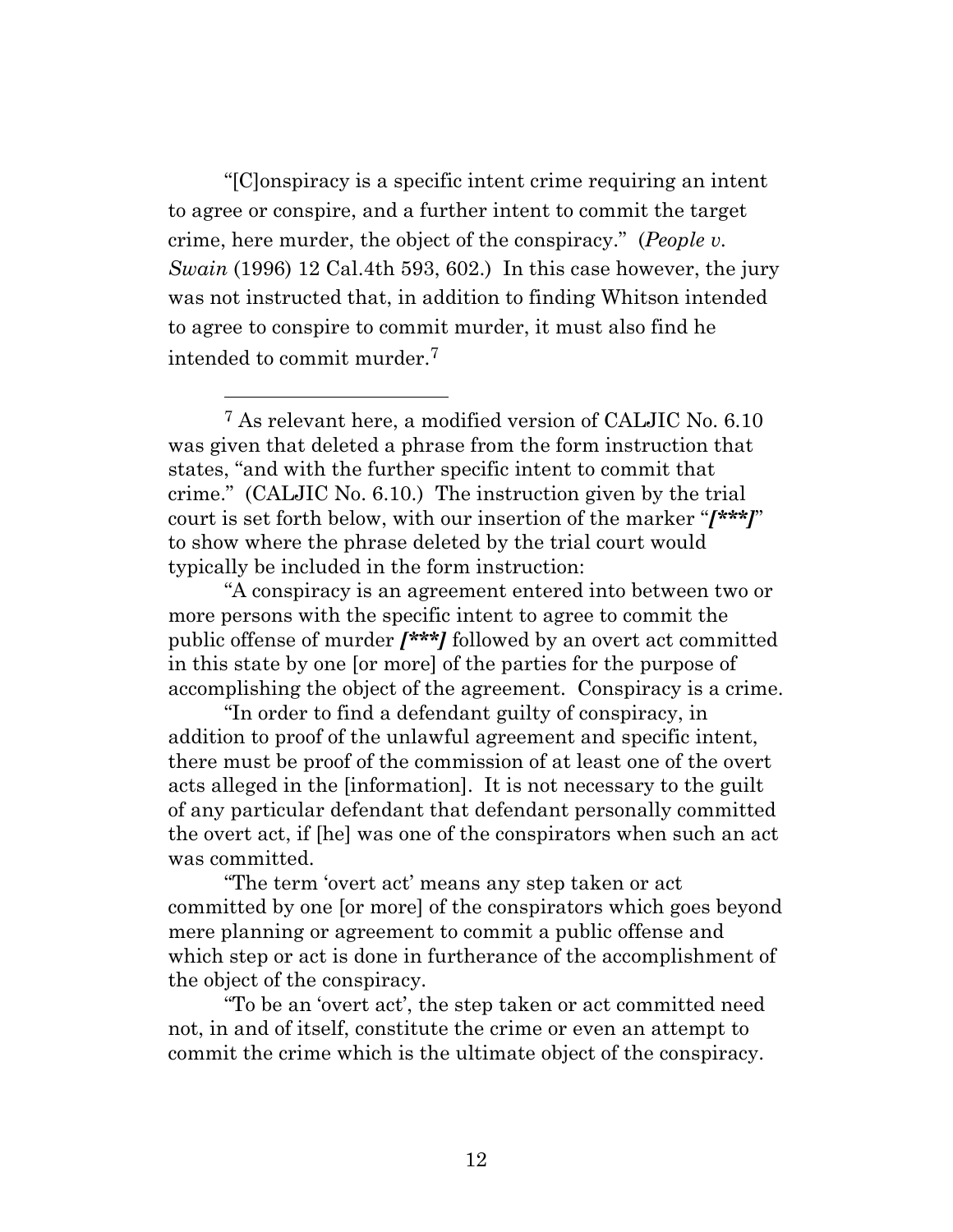Had the jury been fully instructed with respect to conspiracy to murder, including the portion of the form instruction deleted, its guilty verdict would have encompassed the finding that Whitson intended to kill. (See *People v. Medrano* (2021) 68 Cal.App.5th 177, 182–184, 186 (*Medrano*).) That finding would have precluded relief for the murder conviction, as Whitson could still be convicted under section 188, following the amendments effected by Senate Bill 1437. (See § 188, subd. (a)(1) [imposing liability for murder "when there is manifested a

"Each member of a criminal conspiracy is liable for each act and bound by each declaration of every other member of the conspiracy if such act or such declaration is in furtherance of the object of the conspiracy.

"The act of one conspirator pursuant to or in furtherance of the common design of the conspiracy is the act of all conspirators.

"A member of a conspiracy is not only guilty of the particular crime that to [his] knowledge [his] confederates agreed to and did commit, but is also liable for the natural and probable consequences of any [crime] [act] of a co-conspirator to further the object of the conspiracy, even though such [crime] [act] was not intended as a part of the agreed upon objective and even though [he] was not present at the time of the commission of such [crime] [act].

"You must determine whether the defendant is guilty as a member of a conspiracy to commit the originally agreed upon crime or crimes, and, if so, whether the crime alleged [in Count[s] one, two, three & four] was perpetuated by [a] coconspirator[s] in furtherance of such conspiracy and was a natural and probable consequence of the agreed upon criminal objective of such conspiracy."

Nor is it required that such a step or act, in and of itself, be a criminal or an unlawful act."

The trial court also instructed the jury under CALJIC No. 6.11: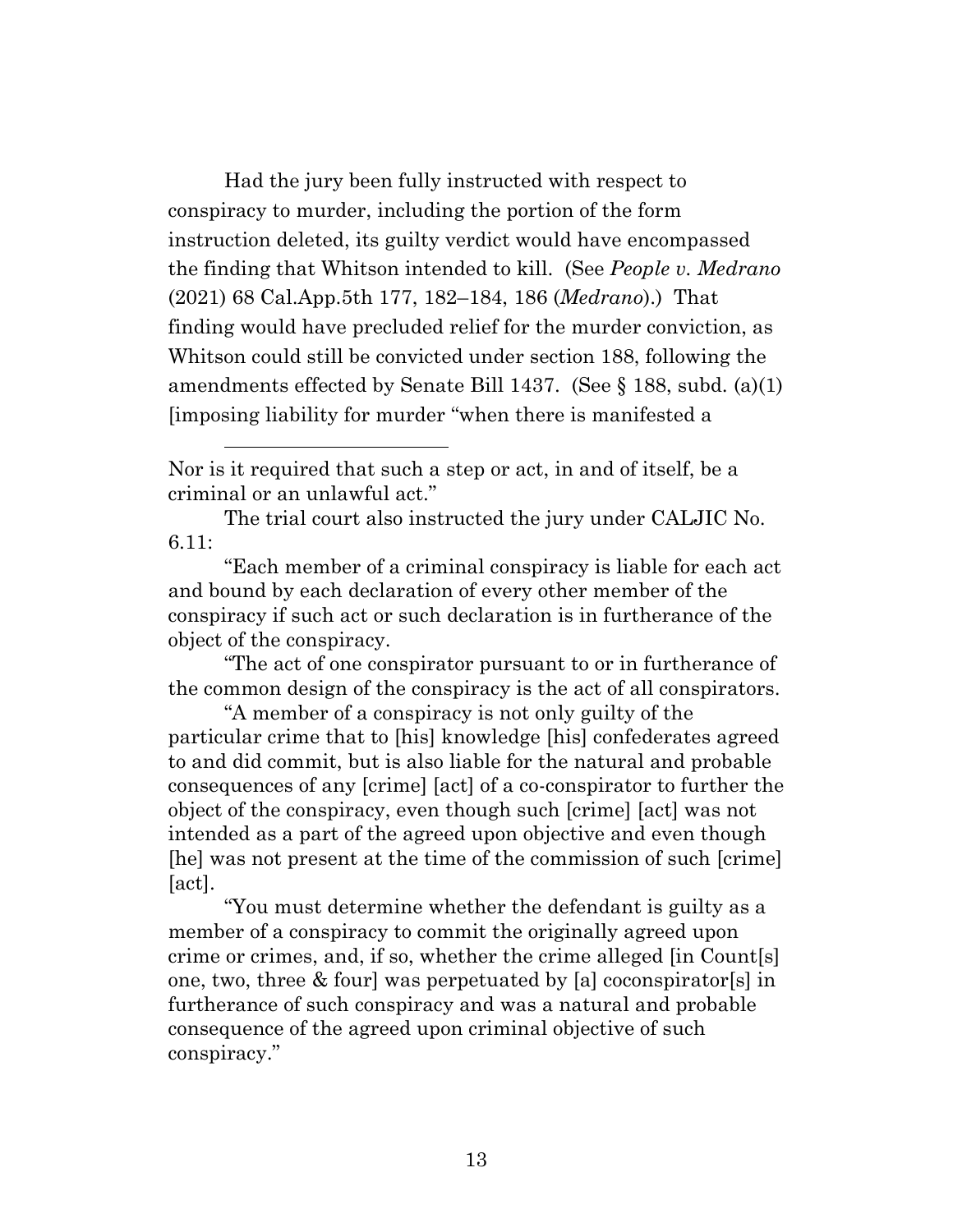deliberate intention to unlawfully take away the life of a fellow creature"].) However, for reasons unknown to us, the trial court struck the language in the pattern instruction for CALJIC No. 6.10 that would have instructed the jury that it was required to find that Whitson intended to commit murder.<sup>8</sup>

We are not otherwise persuaded by the People's argument that the jury's true finding against Whitson on overt act 5 charging that "[o]n or about July 7, 1991, the defendants and others shot and killed 14 month old Mitchshalae [*sic*] Davis" constitutes a jury finding that Whitson intended to kill the victim. The jury was instructed that an overt act is any step taken beyond mere agreement and planning toward committing murder. Significantly, it was further instructed that, "[t]o be an 'overt act', the step taken or act committed need not, in and of itself, constitute the crime or even an attempt to commit the crime which is the ultimate object of the conspiracy." Nothing in these instructions suggests the jury's true finding equates to a finding that Whitson possessed the intent to murder. Absent an express finding by the jury of intent to commit murder, Whitson is not barred from relief on that basis as a matter of law.<sup>9</sup>

<sup>8</sup> The reporter's transcript is not included in the record on appeal, so we cannot ascertain why the trial court modified CALJIC No. 6.10.

 $9$  We reject Whitson's argument that Mitchshale, or any other individual, had to be named as the individual who the defendants intended to kill when they conspired. We agree with the Ninth Circuit that, under California law, conspiracy to commit murder may be based on an agreement to kill "'a human being'" who is not specifically identified. (*United States v. Wicker* (9th Cir. 2005) 151 Fed.Appx. 563, 565.)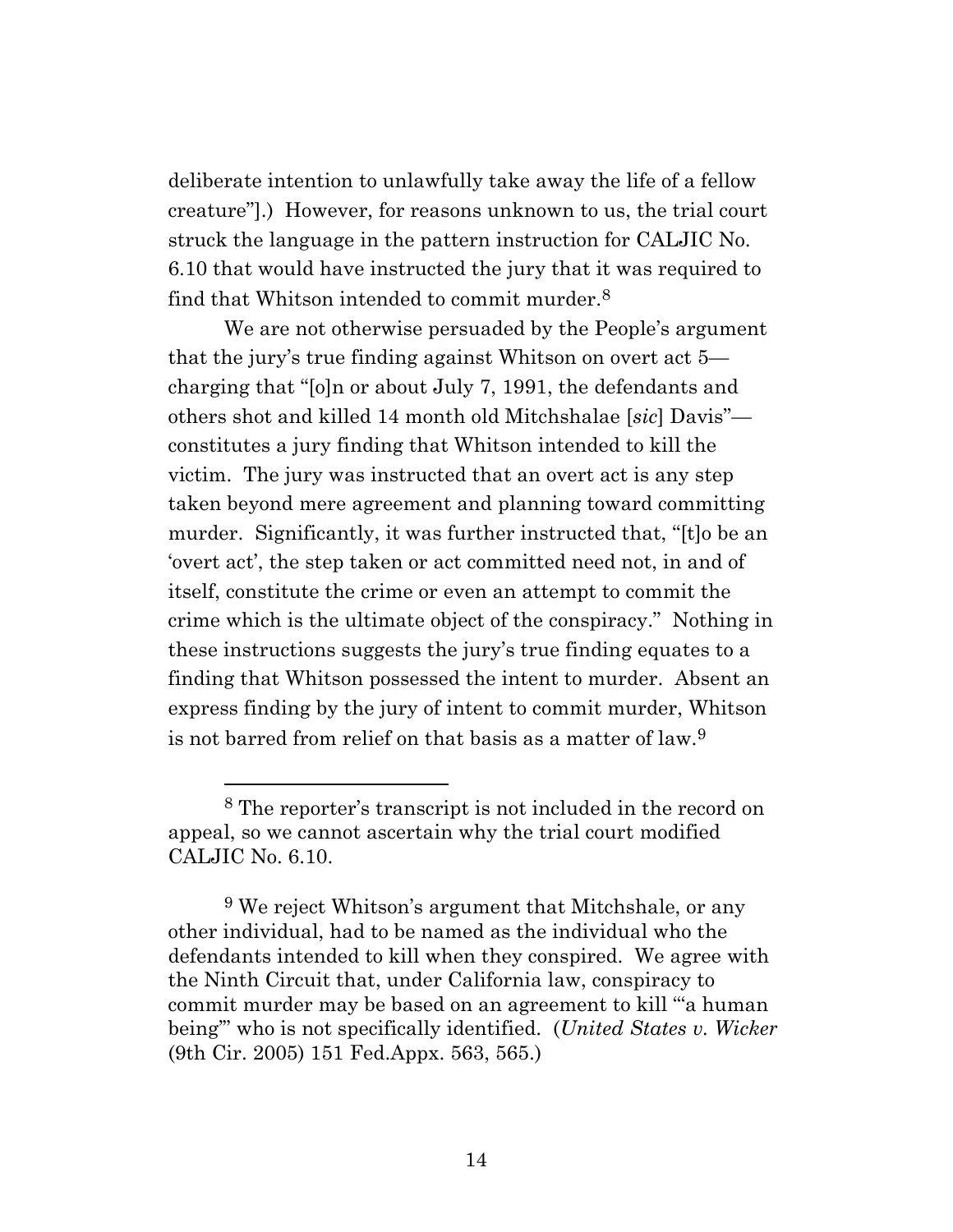#### *Attempted Murder Convictions*

We agree with the parties that the matter must be reversed and remanded with respect to the attempted murder convictions as well. Section 1170.95 has been amended to clarify that it applies to convictions for attempted murder under a natural and probable consequences theory of liability. (Stats. 2021, ch. 551, § 1, subd. (a); § 1170.95, subd. (a).) Although Whitson was convicted of three counts of premeditated attempted murder, the jury was instructed in pertinent part: "To constitute willful, deliberate, and premeditated attempt to commit murder, the would-be slayer must weigh and consider the question of killing and the reasons for and against such a choice and, having in mind the consequences, decides [*sic*] to kill and makes [*sic*] a direct but ineffectual act to kill another human being." (CALJIC No. 8.67) Based on this language, and in particular the possibility that the jury considered Yokely, and not Whitson to be the would-be slayer, we cannot conclude as a matter of law that the jury found Whitson himself harbored the intent to kill. We therefore reverse the attempted premeditated murder convictions and remand to the trial court for further proceedings.

### *Conspiracy to Murder Conviction*

As we have discussed, the trial court's deletion of the phrase "and with the further specific intent to commit [murder]" from the jury instruction on conspiracy to murder precludes a finding that Whitson is ineligible for section 1170.95 relief as a matter of law with respect to his murder and attempted murder convictions. The omission of the language regarding specific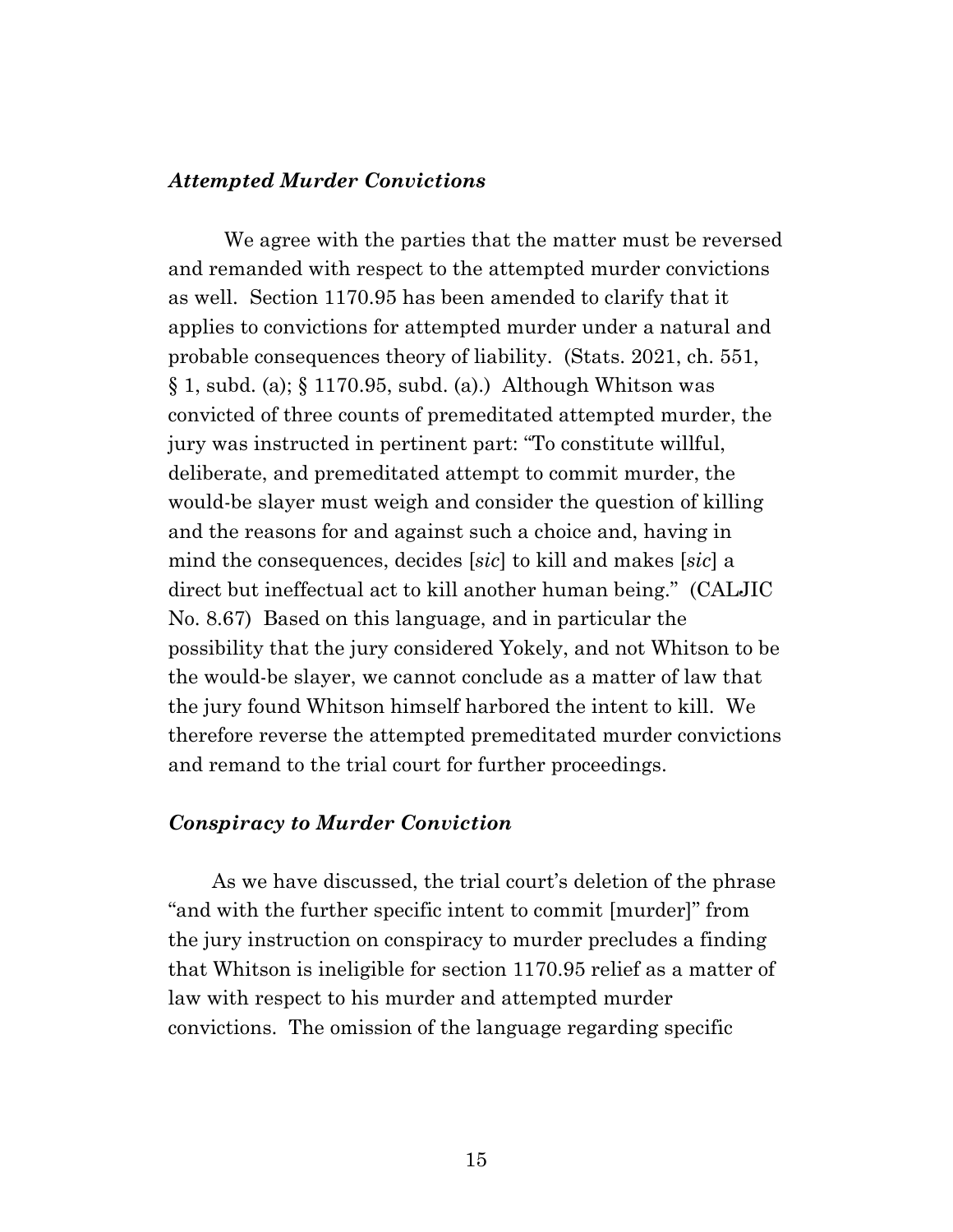intent informs our decision regarding whether Whitson can be found prima facie ineligible for relief for those convictions because it demonstrates an important limitation on what we know about the jury's findings in reaching its verdicts. The court's modification of the standard instruction, however, does not bring Whitson's conspiracy to murder conviction within the rubric of section 1170.95. While the omission of the element of intent to kill might have provided a basis to claim trial error in connection with the conviction for conspiracy, that was an issue to be addressed on direct appeal. But the adequacy of the particular instructions on conspiracy in this case is not relevant to the predicate question presented in connection with Whitson's conspiracy conviction: whether section 1170.95 permits a petitioner to seek to vacate a conspiracy conviction at all.

We reject Whitson's assertion that section 1170.95 provides a mechanism for challenging a conviction for conspiracy to murder. Our conclusion is based on an interpretation of the statute and, as explained more fully below, neither the words of section 1170.95 nor the Legislature's stated purpose support the view that the statute applies to a conspiracy to murder conviction.

"'We conduct a de novo review of questions of statutory interpretation. [Citation.] The fundamental task of statutory interpretation is to determine the Legislature's intent so as to effectuate the law's purpose. [Citation.] "We begin with the statute's text, assigning the relevant terms their ordinary meaning, while also taking account of any related provisions and the overall structure of the statutory scheme. [Citation.] Essential is whether our interpretation, as well as the consequences flowing therefrom, advances the Legislature's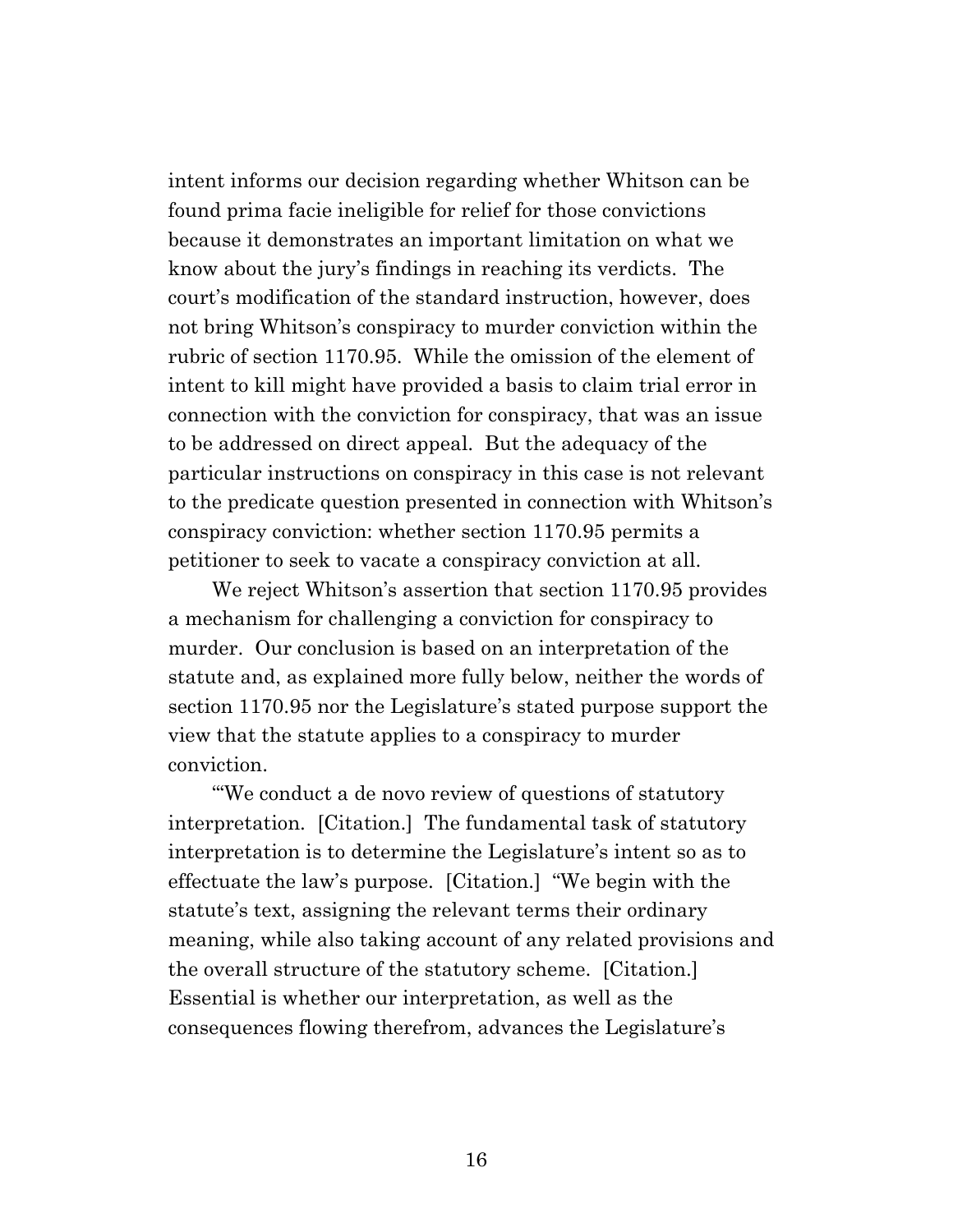intended purpose. [Citation.]" [Citation.]' [Citation.]" (*People v. Santos* (2020) 53 Cal.App.5th 467, 473.)

The plain language of section 1170.95 does not indicate that it applies to convictions for conspiracy to murder. Conspiracy to murder is not mentioned in the statute. This is particularly significant because the Legislature promulgated Senate Bill 775 in part to amend section 1170.95 to expressly include convictions for attempted murder and manslaughter in the list of crimes subject to petition. Those crimes had not been identified in the original statute. (See Stats. 2020, ch. 551, § 1, subd. (a) ["The Legislature finds and declares that this legislation . . . [¶] . . . [c]larifies that persons who were convicted of attempted murder or manslaughter under a theory of felony murder and the natural probable consequences doctrine are permitted the same relief as those persons convicted of murder under the same theories"].) At the time it added this language, the Legislature had the opportunity to extend section 1170.95 relief to conspiracy to murder convictions alongside attempted murder and manslaughter convictions, but did not. The language of section 1170.95 is unambiguous. The statute does not permit a challenge to a conviction for conspiracy to murder.

While we need not go beyond the express, unambiguous language of the statute, the omission of convictions for conspiracy to murder is consistent with the Legislature's purpose in enacting Senate Bills 1437 and 775—to ensure, with certain exceptions related to felony murder that "a conviction for murder requires that a person act with malice aforethought[,]" and that "culpability for murder [is] premised upon that person's own actions and subjective mens rea." (Stats. 2018, ch. 1015, § 1, subd. (g).) Senate Bill 1437 added section 1170.95 to the Penal

17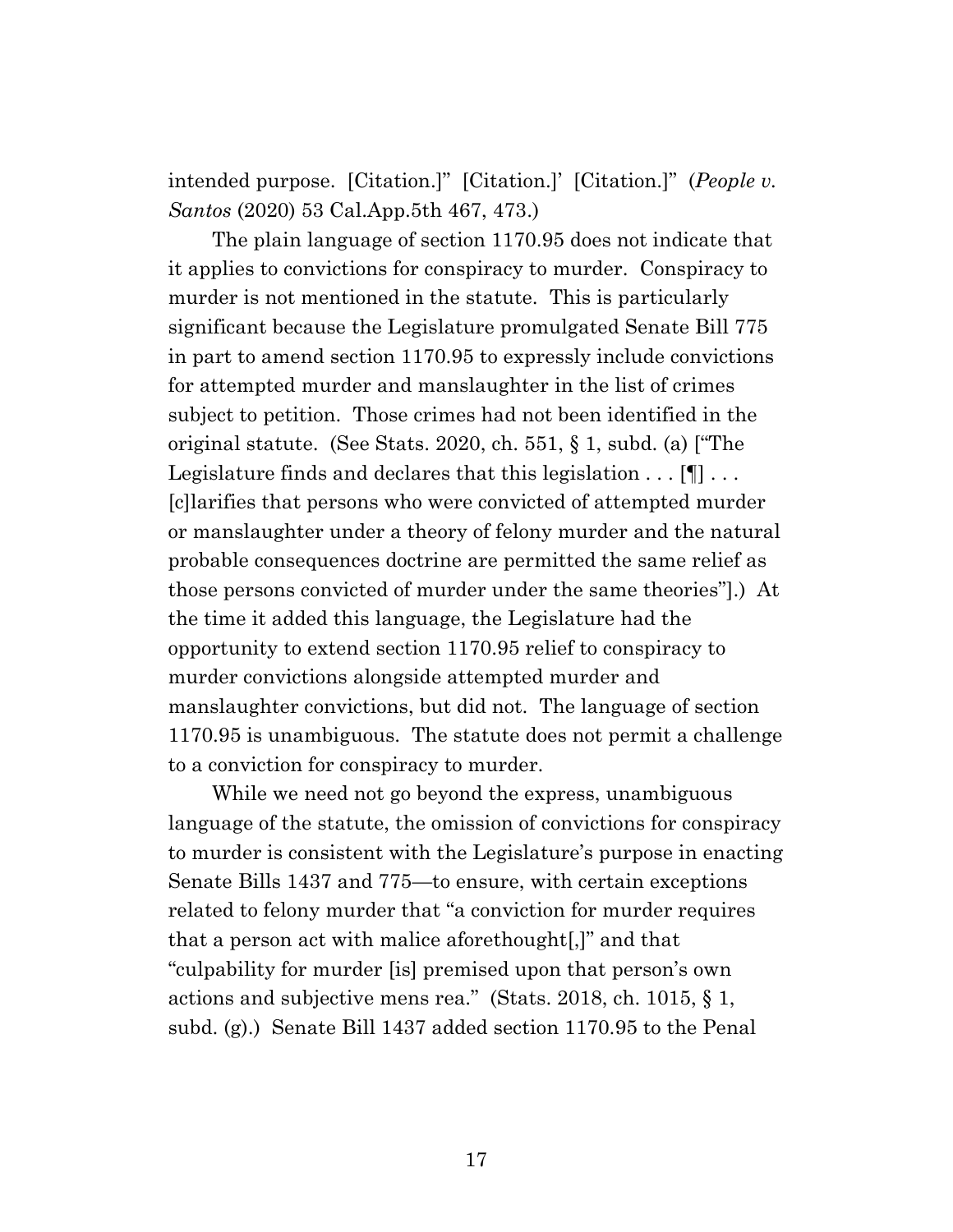Code to "amend the felony murder rule and the natural and probable consequences doctrine, as it relates to murder, to ensure that murder liability is not imposed on a person who is not the actual killer, did not act with the intent to kill, or was not a major participant in the underlying felony who acted with reckless indifference to human life." (Stats. 2018, ch. 1015, § 1, subd. (c).) Senate Bill 1437 also amended sections 188 and 189 which relate to natural and probable consequences murder and felony murder, respectively—to accomplish this goal. Subsequently, Senate Bill 775 was promulgated, in part, to amend section 1170.95 to clarify that it provides relief for certain attempted murder and manslaughter convictions. (Stats. 2020, ch.  $551, \S 1$ , subd. (a).) Both bills left section 187, which defines murder as "the unlawful killing of a human being, or a fetus, with malice aforethought" unchanged. (§ 187, subd. (a).) The legislation also left unchanged section 182, which sets the penalty for conspiracy to commit murder as "that prescribed for murder in the first degree."

Nothing in the legislative history of either Senate Bill 1437 or Senate Bill 775 evinces a legislative intent to lessen the penalty for conspiracy to murder under any circumstance. This is presumably because the crime as defined in the Penal Code is based on the conspirator defendant's own subjective *mens rea*: conspiracy to murder requires that a defendant either act with malice or intend to kill.10 (*Medrano*, *supra*, 68 Cal.App.5th at pp.

<sup>10</sup> Manslaughter is defined as "the unlawful killing of a human being without malice." (§ 192, subd. (a).) A conviction of voluntary manslaughter does not require a finding of intent to kill. (See *People v. Parras* (2007) 152 Cal.App.4th 219, 224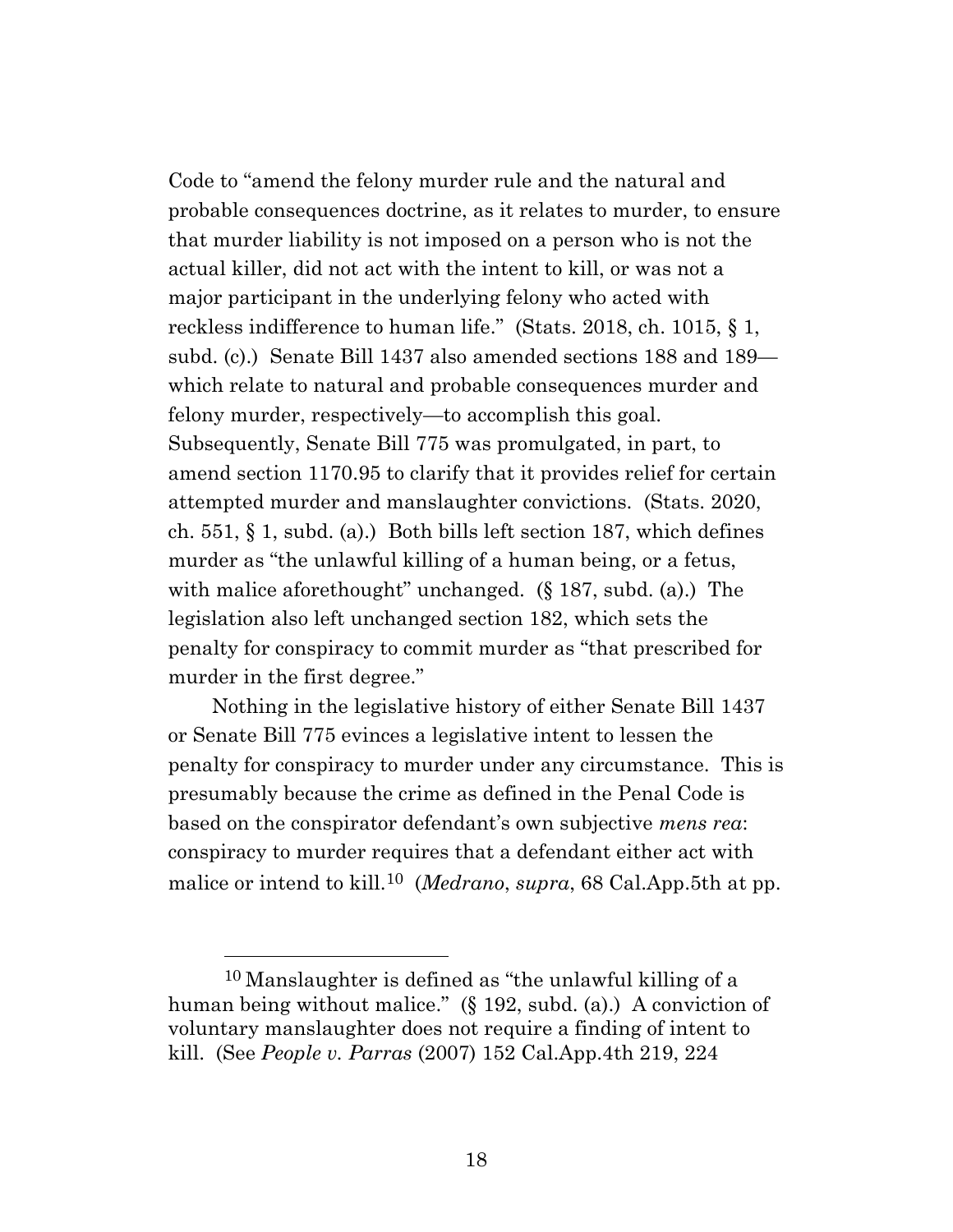182–183 ["[A] conviction of conspiracy to commit murder requires a finding of intent to kill. [A]ll conspiracy to commit murder is necessarily conspiracy to commit premeditated and deliberated first degree murder."].) A jury's finding that a defendant is guilty of conspiracy to murder, when a murder has in fact been committed, is "in effect [a finding] that [the defendant] was a direct aider and abettor of the killings." (*Id*. at p. 183.) "'Senate Bill 1437 does not eliminate direct aiding and abetting liability for murder because a direct aider and abettor to murder must possess malice aforethought.'" (*Ibid*.*,* quoting *People v. Gentile* (2020) 10 Cal.5th 830, 848.) In light of the foregoing, we conclude that the Legislature did not intend to provide relief from convictions for conspiracy to murder through the filing of a petition under section 1170.95.

Finally, Whitson argues that his conspiracy to murder conviction fits within the meaning of the following phrase in section 1170.95: "other theory under which malice is imputed." (Section 1170.95, subd. (a).) This is wholly beside the point with respect to Whitson's challenge to the conspiracy to murder conviction itself. A theory imputing malice is relevant only to vacating a conviction for one of the statute's specified crimes, which do not include convictions for conspiracy. Rather, such a theory of imputed malice provides a basis only to challenge Whitson's convictions for murder and attempted murder, which we permit under the unique circumstances of this case.

<sup>[&</sup>quot;voluntary manslaughter may . . . occur when one kills with a conscious disregard for life but no intent to kill"].)